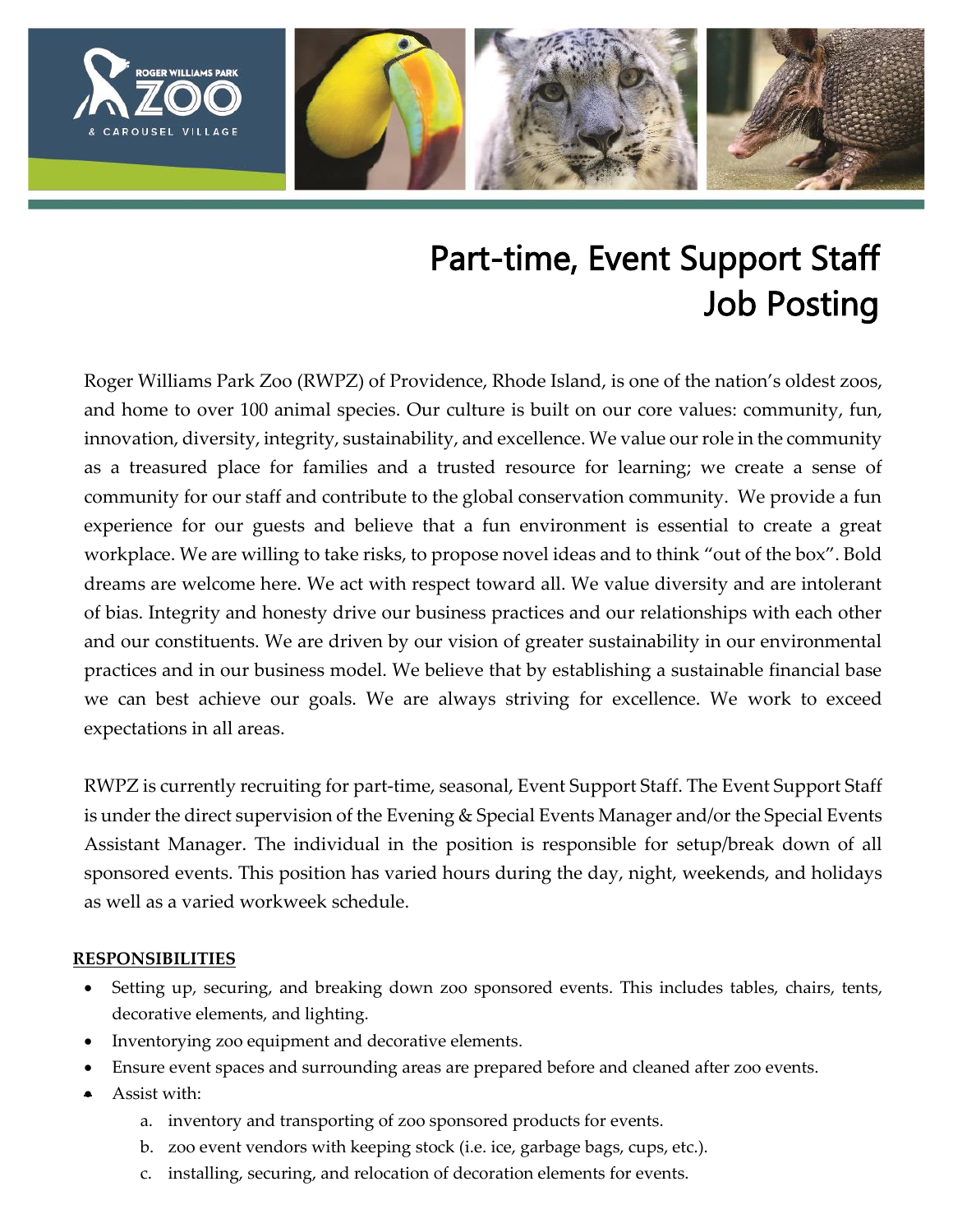• Perform other duties as assigned or directed when deemed necessary by the Operations management team and/or Event Manager in order to meet the mission and objective of the Zoo.

# **CRITERIA**

*Experience and Education:* This is an entry level position.

# *Preferred Experience and Education*:

Recent experience working with diverse populations and fluency speaking additional languages a plus.

#### *Skills and Aptitudes:*

- Cooperative attitude and highly detailed.
- Highly organized.
- Good communication skills.
- Ability to work in a high public contact area.

# *Additional Requirements:*

- Proof fully vaccinated for COVID-19 or obtains a qualified approved exemption prior to employment start date. Being fully vaccinated means that an individual is at least two weeks past their final dose of an authorized COVID-19 vaccine regimen.
- Successful completion of a background check, per organizational policy, if applicable.
- Willingness to work flexible workday schedule, including weekends, holidays, and night events.
- Occasionally required to lift up to 30 pounds.
- Frequently required to walk extensively or stand for prolonged periods of time.

As a Part-time, Event Support Staff, you will be joining our team in showcasing our Zoo pride and excellence in customer service.

If you are interested in this exciting opportunity to be a team member at a well-renowned Zoo in the New England area, send a cover letter, resume and salary requirements to:

Roger Williams Park Zoo

# **ATTN: Event Support Staff**

1000 Elmwood Ave

Providence, RI 02907

-or-

#### *[employment@rwpzoo.org](mailto:employment@rwpzoo.org)*

*We love diversity! We strongly encourage people of all colors, races, sexual orientations, genders, gender identities, sexual preferences, physical abilities, mental abilities, income levels, backgrounds and experiences apply.*